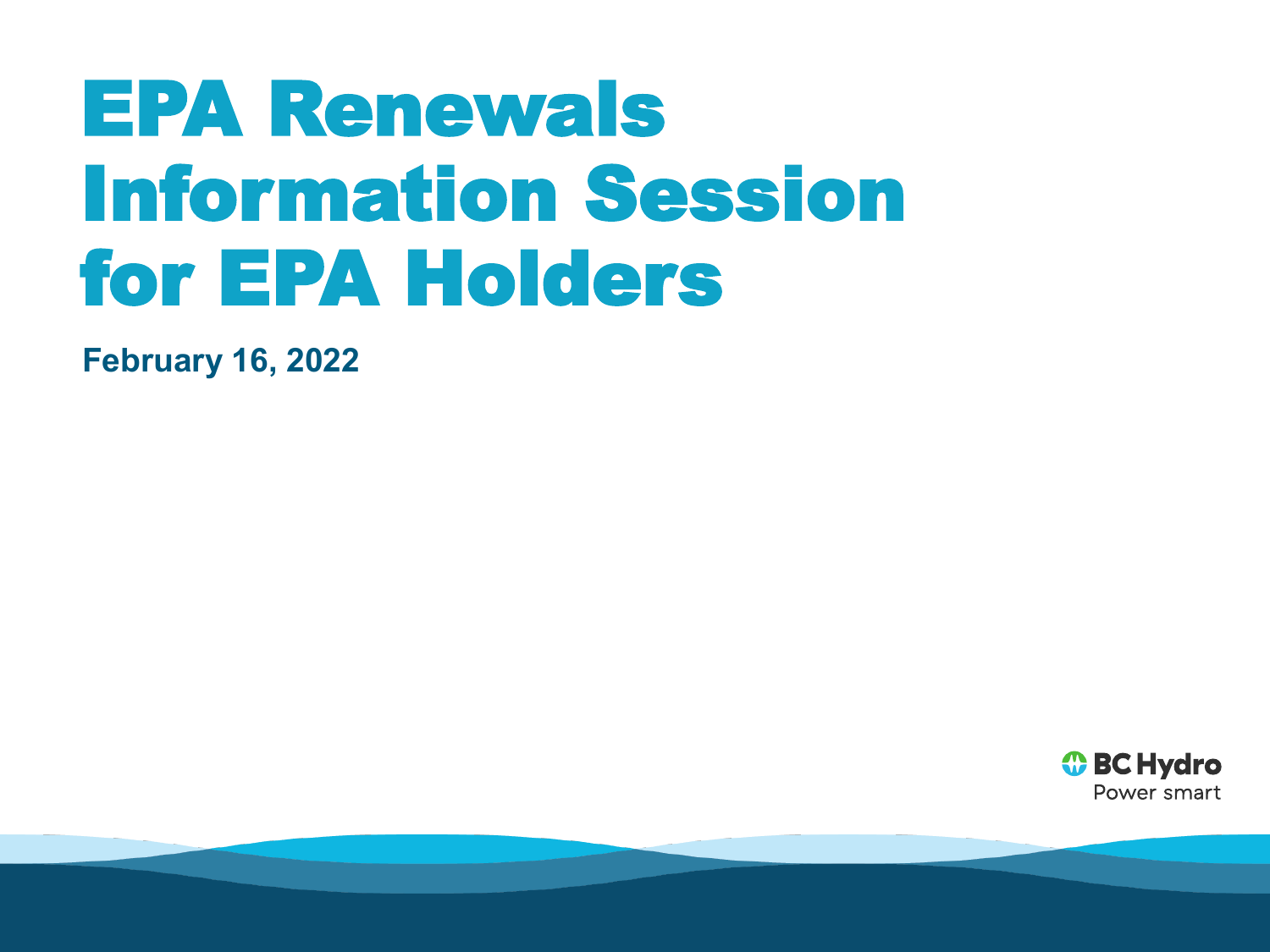#### Welcome

- **Acknowledgements**
- **Introductions**
	- Attendees from BC Hydro:
		- **Heather Matthews**, Director of Generation System Operations
		- **Bruce Chow**, Manager, IPP Portfolio Management
		- **Alan Tan**, Contract Manager, IPP Portfolio Management
		- **Maridee Wersta**, Engagement Lead, IPP Portfolio Management
	- Representatives from EPA Holders

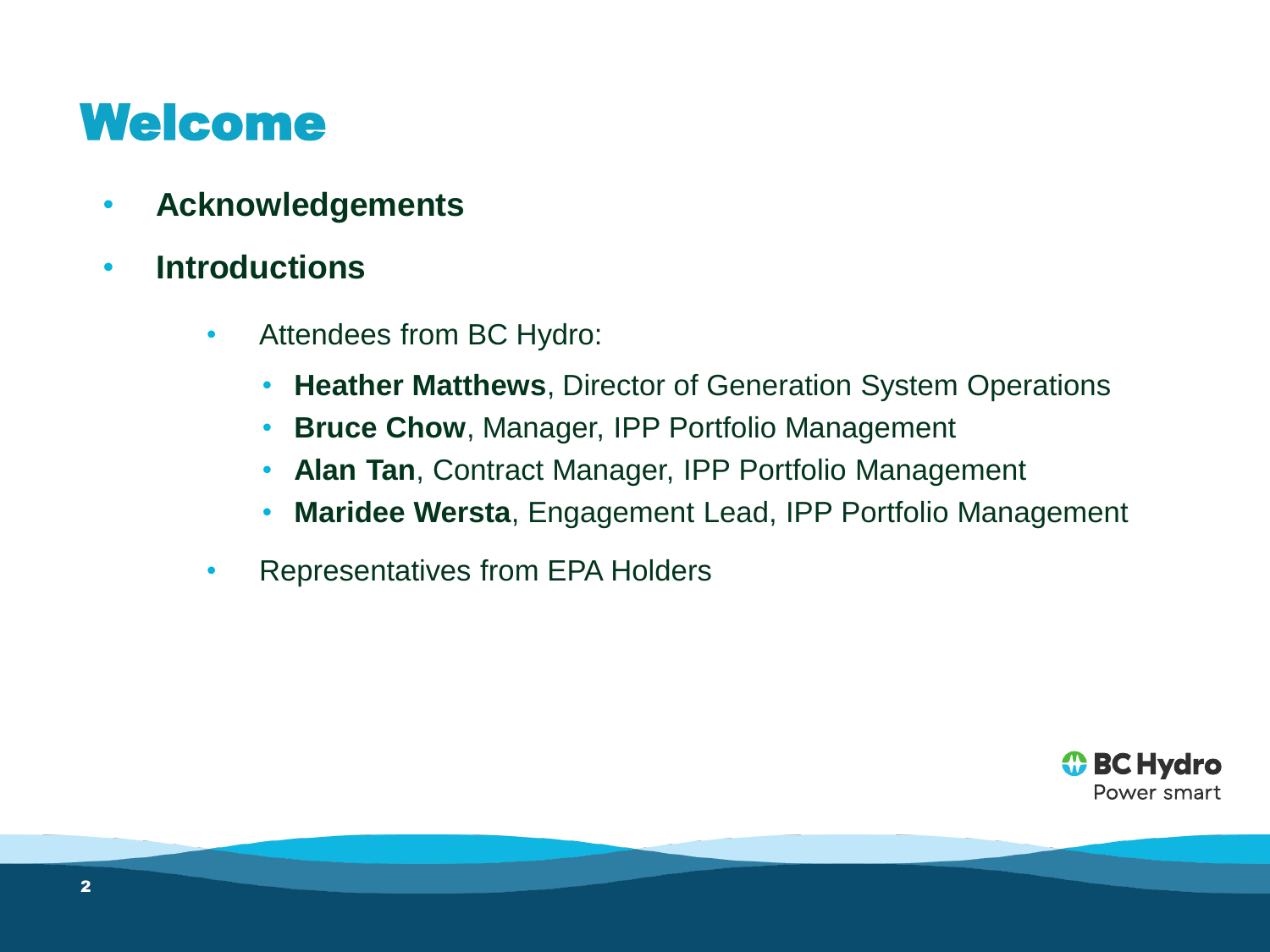

| <b>Welcome</b>                                                | <b>Heather Matthews</b><br><b>Director, Generation System Operations</b> |
|---------------------------------------------------------------|--------------------------------------------------------------------------|
| <b>Overview &amp; Key Principles</b>                          | <b>Bruce Chow</b><br>Manager, IPP Portfolio Management                   |
| <b>EPA Renewals Key Terms</b>                                 | Alan Tan<br><b>EPA Renewals Lead</b>                                     |
| <b>Key Requirements for EPA Renewals</b><br><b>Next Steps</b> | <b>Bruce Chow</b><br>Manager, IPP Portfolio Management                   |
| <b>Questions</b>                                              | Maridee Wersta, Engagement Lead<br>All                                   |

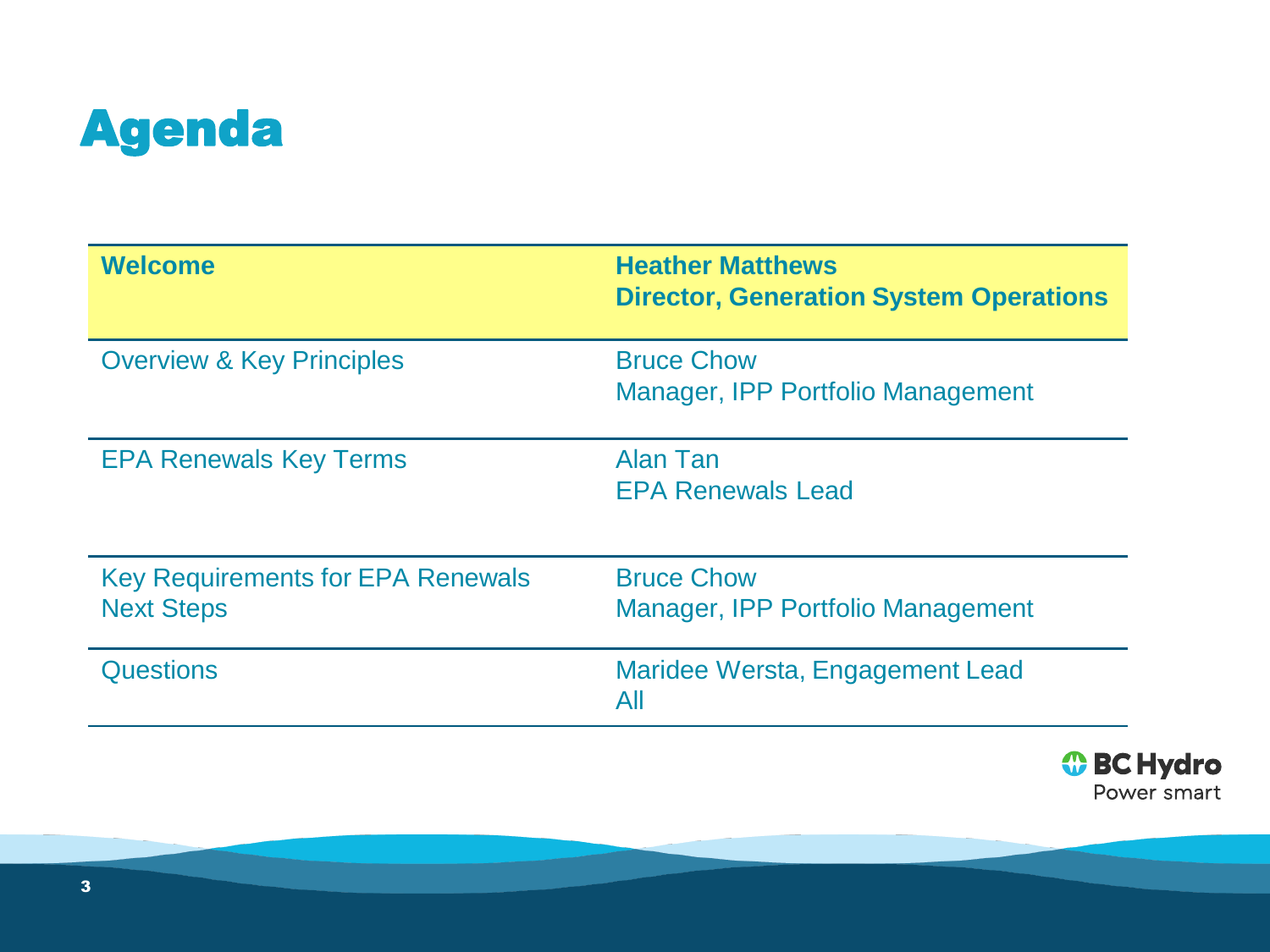#### Welcome

**Purpose of today's meeting:**

- Outline key principles for the renewal of EPAs
- Outline key commercial terms
- Outline key requirements for renewing EPAs
- Get further input from you

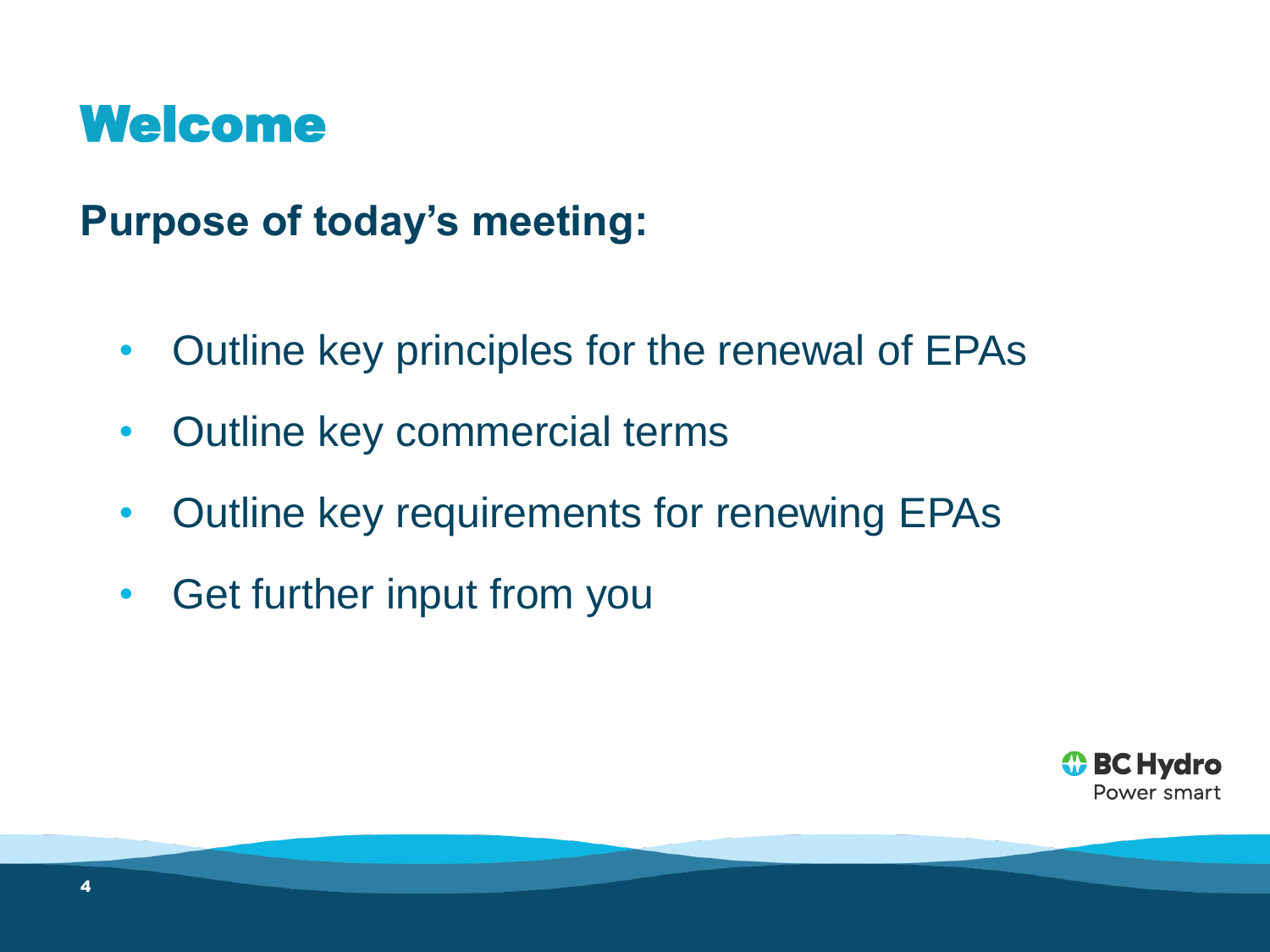### EPA Renewals - Context



- 2021 Integrated Resource Plan Near Term Action
- Energy surplus until early 2030s
- EPA renewals maintain flexibility for BC Hydro and provide opportunity for continued operation for IPPs
- Offer for all clean or renewable projects with expiring EPAs in the next 5 years
- Market-based pricing on shorter term contracts

**↔ BC Hydro** Power smart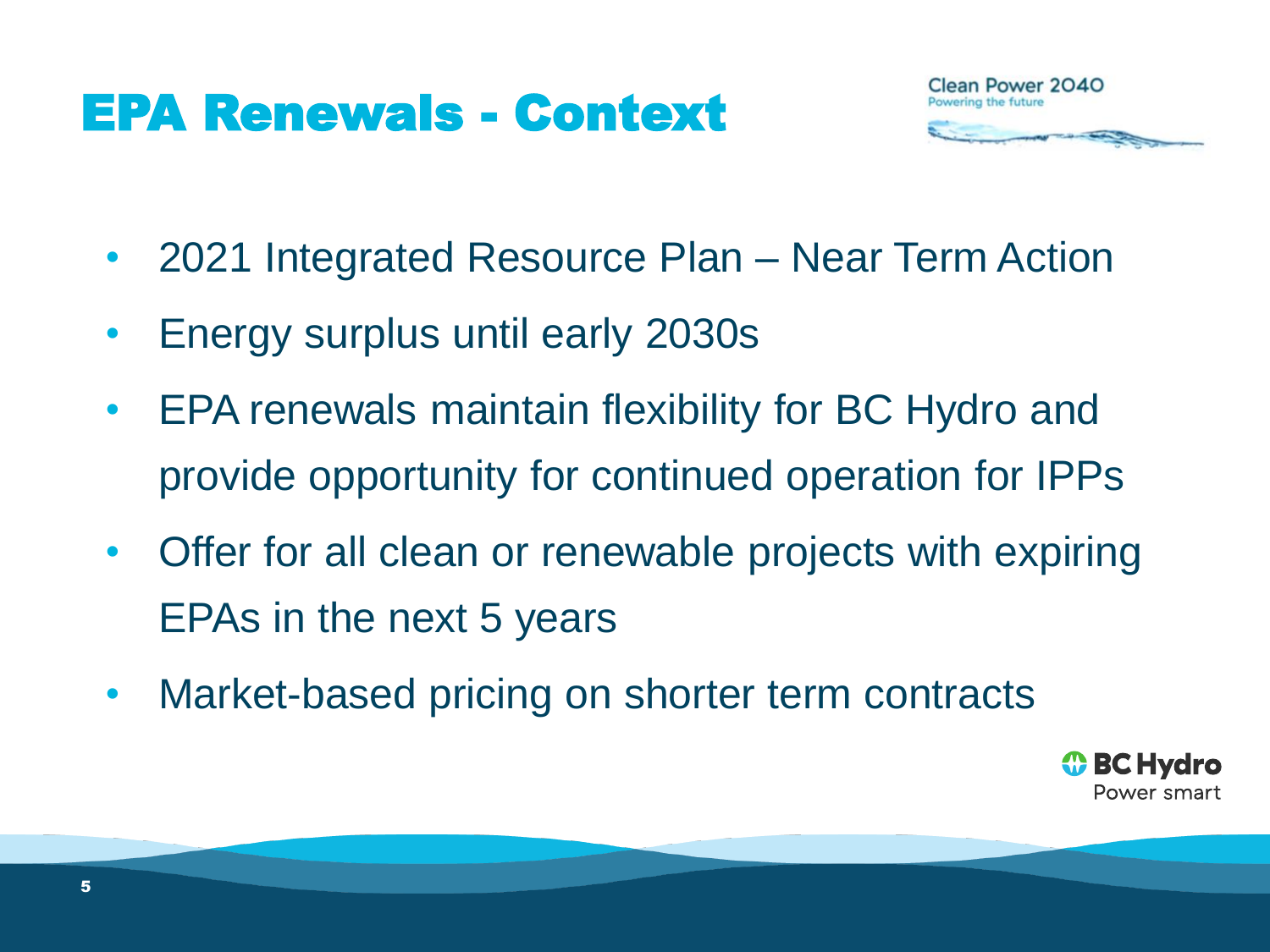

| Welcome                                                       | <b>Heather Matthews</b><br><b>Director, Generation System Operations</b> |
|---------------------------------------------------------------|--------------------------------------------------------------------------|
| <b>Overview &amp; Key Principles</b>                          | <b>Bruce Chow</b><br><b>Manager, IPP Portfolio Management</b>            |
| <b>EPA Renewals Key Terms</b>                                 | Alan Tan<br><b>EPA Renewals Lead</b>                                     |
| <b>Key Requirements for EPA Renewals</b><br><b>Next Steps</b> | <b>Bruce Chow</b><br>Manager, IPP Portfolio Management                   |
| Questions                                                     | Maridee Wersta, Engagement Lead<br>All                                   |

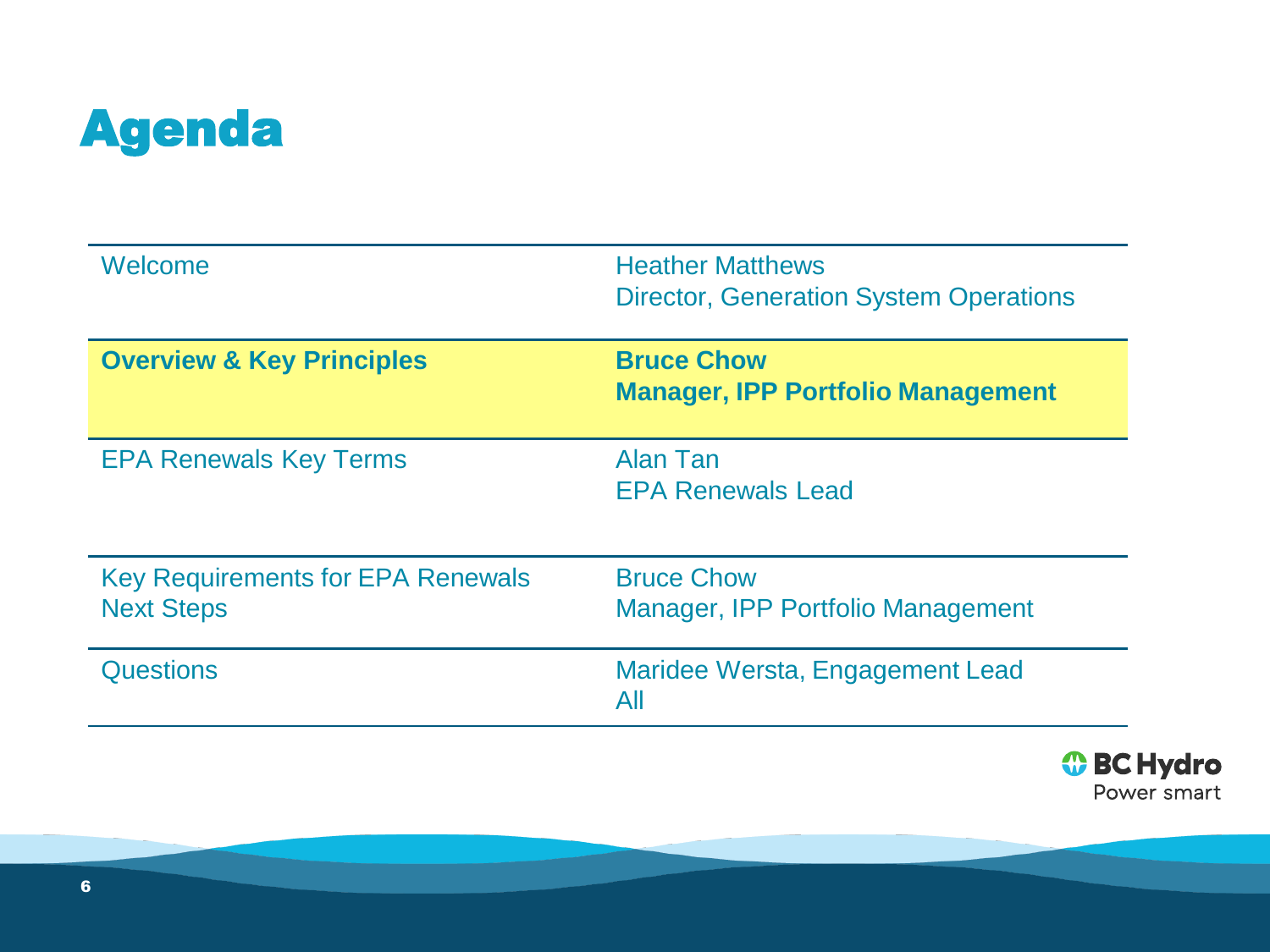### Overview – Expiring EPAs

- EPAs expiring within next five years:
	- 19 clean or renewable projects
	- 900 GWh/year
	- 200 MW in total nameplate capacity
		- o Individual projects from 0.2 to 50 MW
	- Each project has supplied electricity to BC Hydro for 20–35 years

*O* BC Hydro Power smart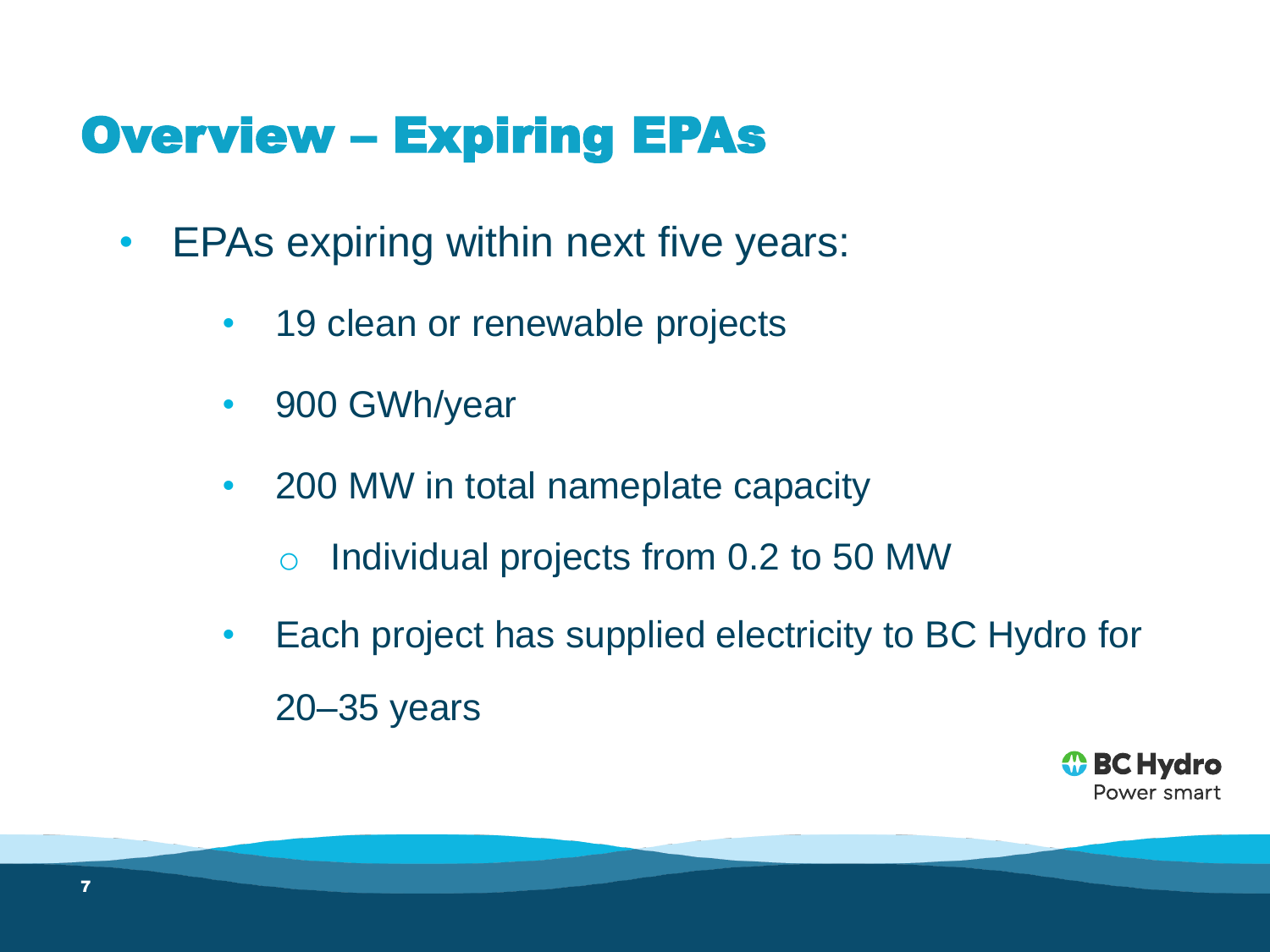| <b>Project Name</b>                       | <b>Resource Type</b> | <b>Location</b>        | <b>Capacity</b> | <b>Energy</b> |
|-------------------------------------------|----------------------|------------------------|-----------------|---------------|
|                                           |                      |                        | (MW)            | (GWh/yr)      |
| <b>Brandywine Creek Small Hydro</b>       | Non-Storage Hydro    | <b>Whistler</b>        | 7.6             | 34.1          |
| <b>Brown Lake 2</b>                       | <b>Storage Hydro</b> | <b>Prince Rupert</b>   | 7.2             | 57.0          |
| <b>China Creek Small Hydroelectric</b>    | Non-Storage Hydro    | <b>Port Alberni</b>    | 6.3             | 24.7          |
| <b>Coats IPP</b>                          | Non-Storage Hydro    | <b>Gabriola Island</b> | < 1             | 0.4           |
| Eagle Lake C2 Micro Hydro                 | Non-Storage Hydro    | <b>West Vancouver</b>  | < 1             | 1.2           |
| <b>Furry Creek</b>                        | Non-Storage Hydro    | Lion's Bay             | 10.4            | 39.5          |
| <b>Hartland Landfill Gas Utilization</b>  | <b>Biogas</b>        | <b>Saanich</b>         | 1.8             | 14.5          |
| <b>Marion 3 Creek</b>                     | Non-Storage Hydro    | Port Alberni           | 4.6             | 17.5          |
| <b>McNair Creek Hydro</b>                 | Non-Storage Hydro    | <b>Sechelt</b>         | 9.8             | 38.0          |
| <b>Mears Creek</b>                        | Non-Storage Hydro    | <b>Gold River</b>      | 3.8             | 19.5          |
| <b>Miller Creek Power</b>                 | Non-Storage Hydro    | Pemberton              | 29.5            | 118.0         |
| <b>Pingston Creek</b>                     | Non-Storage Hydro    | <b>Revelstoke</b>      | 45.0            | 193.0         |
| Robson Valley (Ptarmigan Creek)           | Non-Storage Hydro    | <b>McBride</b>         | 3.6             | 19.2          |
| <b>Rutherford Creek Hydro</b>             | Non-Storage Hydro    | Pemberton              | 50.0            | 172.0         |
| <b>Sechelt Creek 2</b>                    | Non-Storage Hydro    | <b>Sechelt</b>         | 16.6            | 84.6          |
| <b>South Sutton Creek</b>                 | Non-Storage Hydro    | Port Alberni           | 4.9             | 26.0          |
| <b>Upper Mamquam Hydro</b>                | Non-Storage Hydro    | Squamish               | 25.0            | 108.0         |
| Vancouver Landfill Gas Utilization - Ph 1 | <b>Biogas</b>        | <b>Delta</b>           | 5.5             | 40.0          |
| <b>Walden North</b>                       | Non-Storage Hydro    | Lilloet                | 16.0            | 54.0          |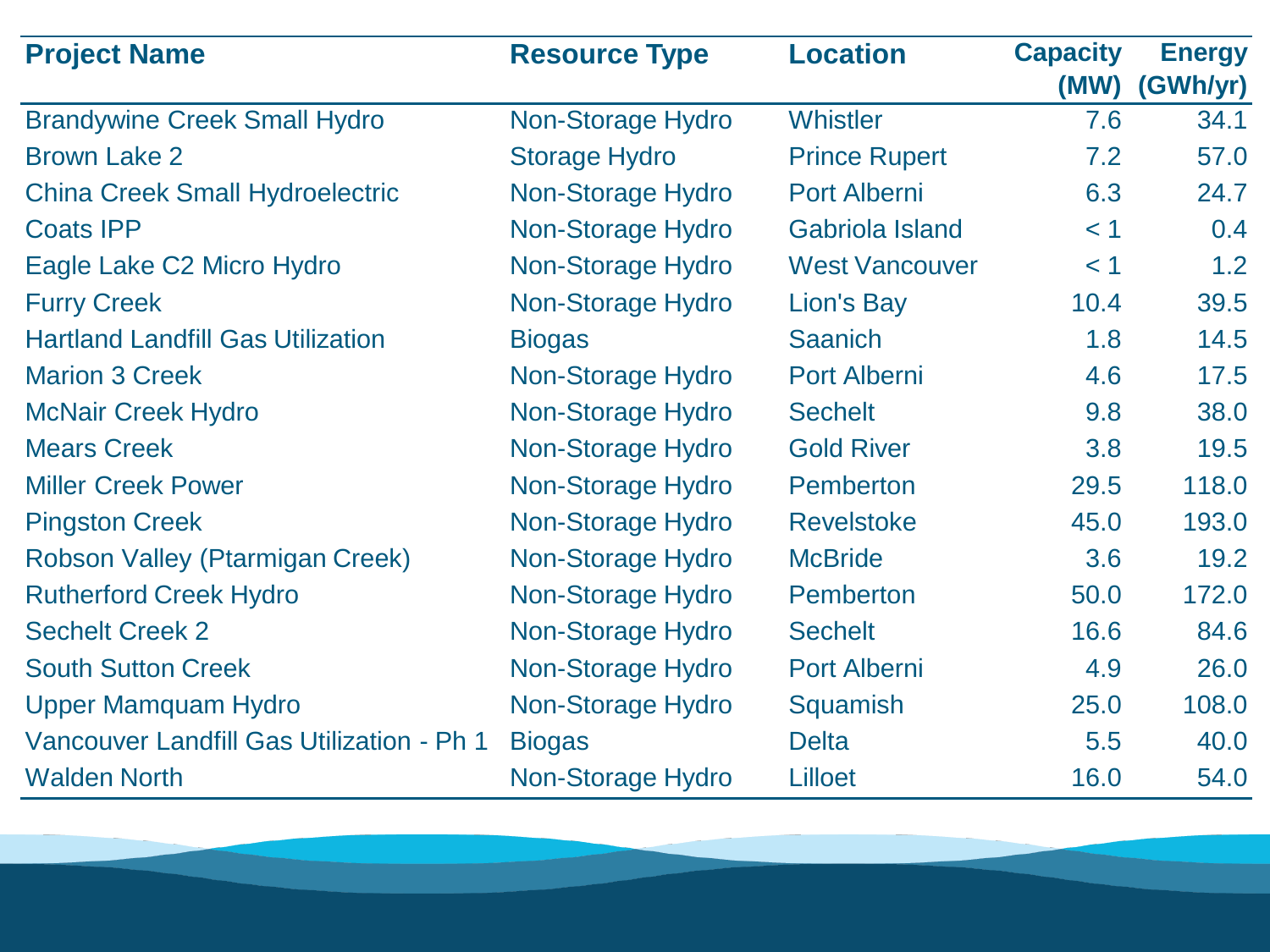## Key Principles

- Align with BC Hydro's needs for energy/capacity and current market conditions
- Renew EPAs at cost-effective prices
- Reduce complexity for both BC Hydro and IPPs
- Utilize standard contract terms

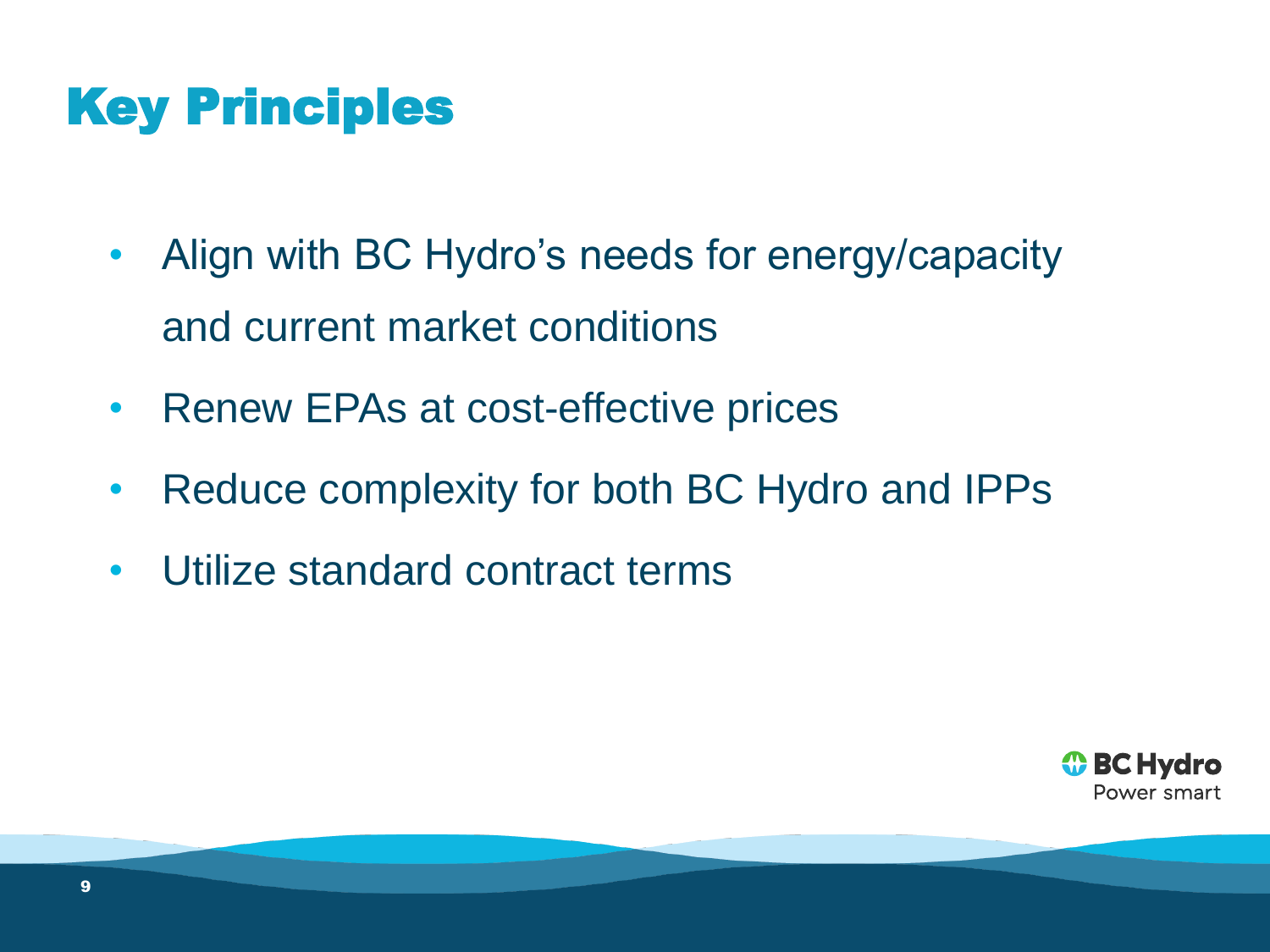#### Overview – Timeline

- **Phase 1 – February 2022** 
	- **Information Session #1 (today) for EPA Holders**
	- **Notices to Indigenous Nations**
- **Phase 2 – March/April 2022**  Focus Groups on Draft Term Sheet
- **Phase 3 – July/August 2022**  Information Session #2
- **Phase 4 – August/Ongoing**  Implementation/Renewals

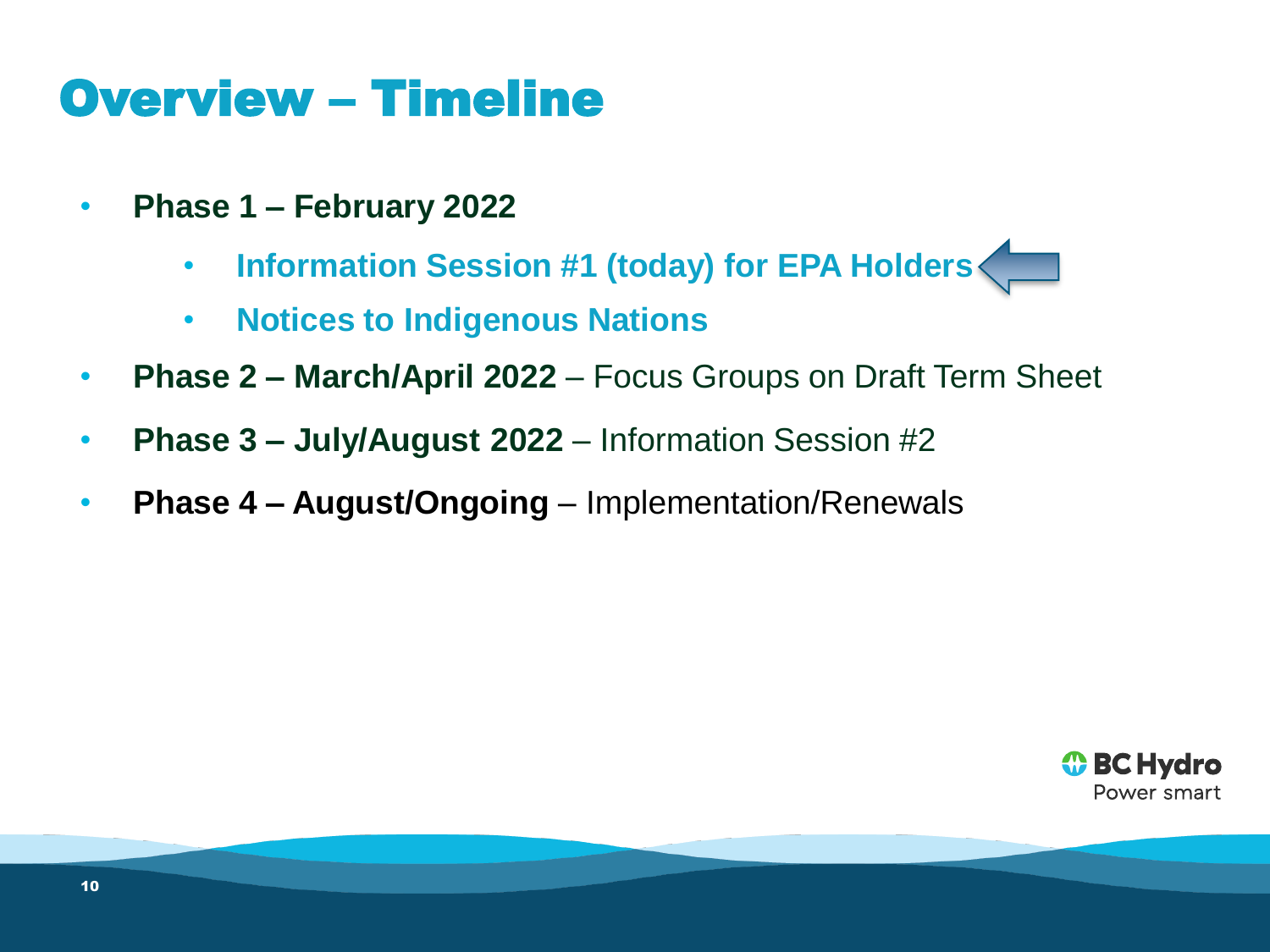

| Welcome                                                       | <b>Heather Matthews</b><br><b>Director, Generation System Operations</b> |
|---------------------------------------------------------------|--------------------------------------------------------------------------|
| <b>Overview &amp; Key Principles</b>                          | <b>Bruce Chow</b><br>Manager, IPP Portfolio Management                   |
| <b>EPA Renewals Key Terms</b>                                 | <b>Alan Tan</b><br><b>EPA Renewals Lead</b>                              |
| <b>Key Requirements for EPA Renewals</b><br><b>Next Steps</b> | <b>Bruce Chow</b><br>Manager, IPP Portfolio Management                   |
| <b>Questions</b>                                              | Maridee Wersta, Engagement Lead<br>All                                   |

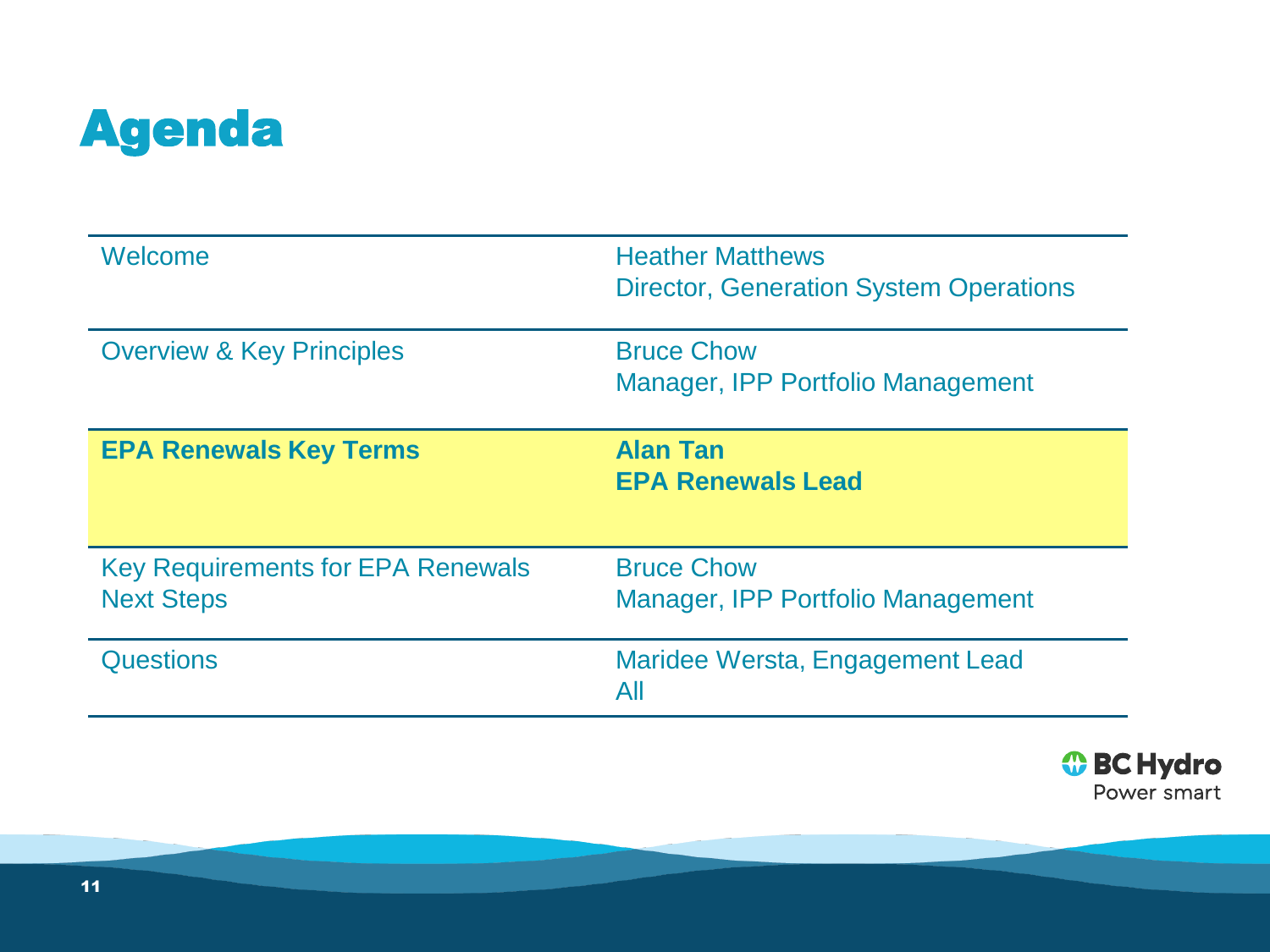

- Contract length options
- Application of market-based pricing
- Energy profile / freshet energy
- Other key terms

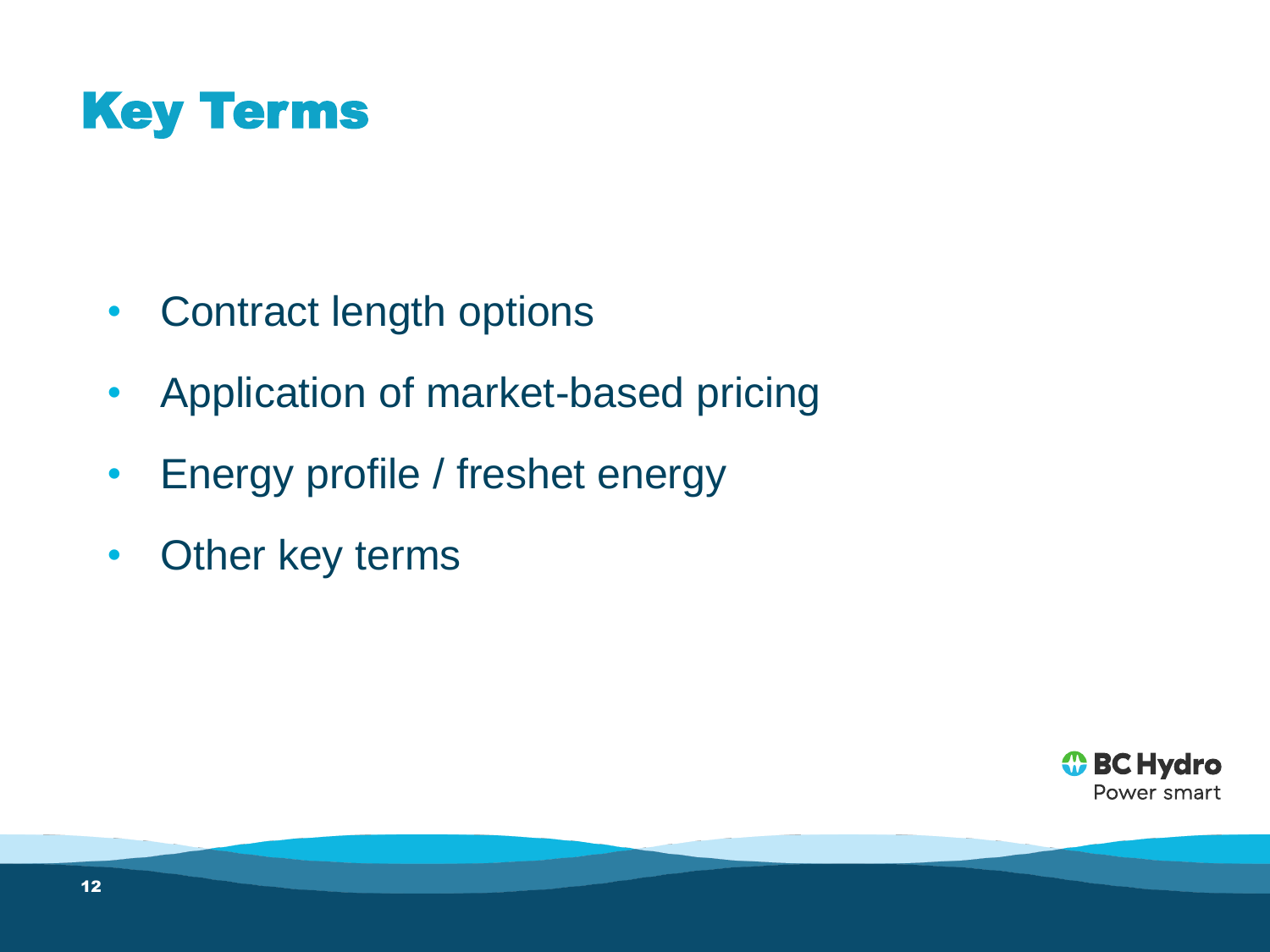### Contract Term Length

➢ Contract Term between 5 years and 10 years

- Provides supply certainty to BC Hydro
- Provides opportunity for continued operation for IPPs

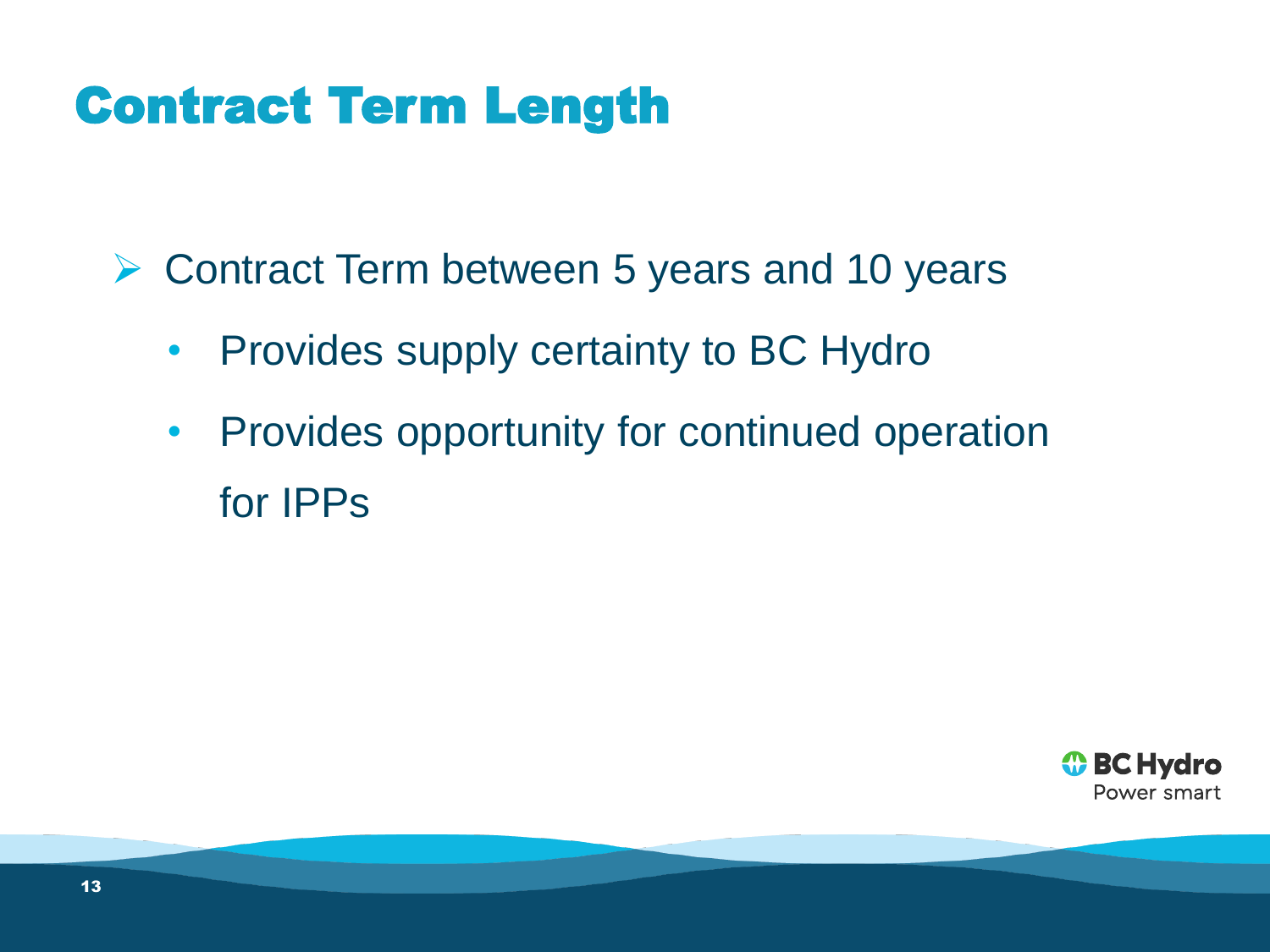#### Market-Based Pricing

- $\triangleright$  Energy price in the form of either:
	- Variable price based on day-ahead Mid-C index; or
	- Fixed price updated annually based on Mid-C forward curves
- $\triangleright$  Price adjustments (e.g., losses, wheeling, other)
- $\triangleright$  Price ceiling will apply on Mid-C prices
- ➢ No CPI escalation

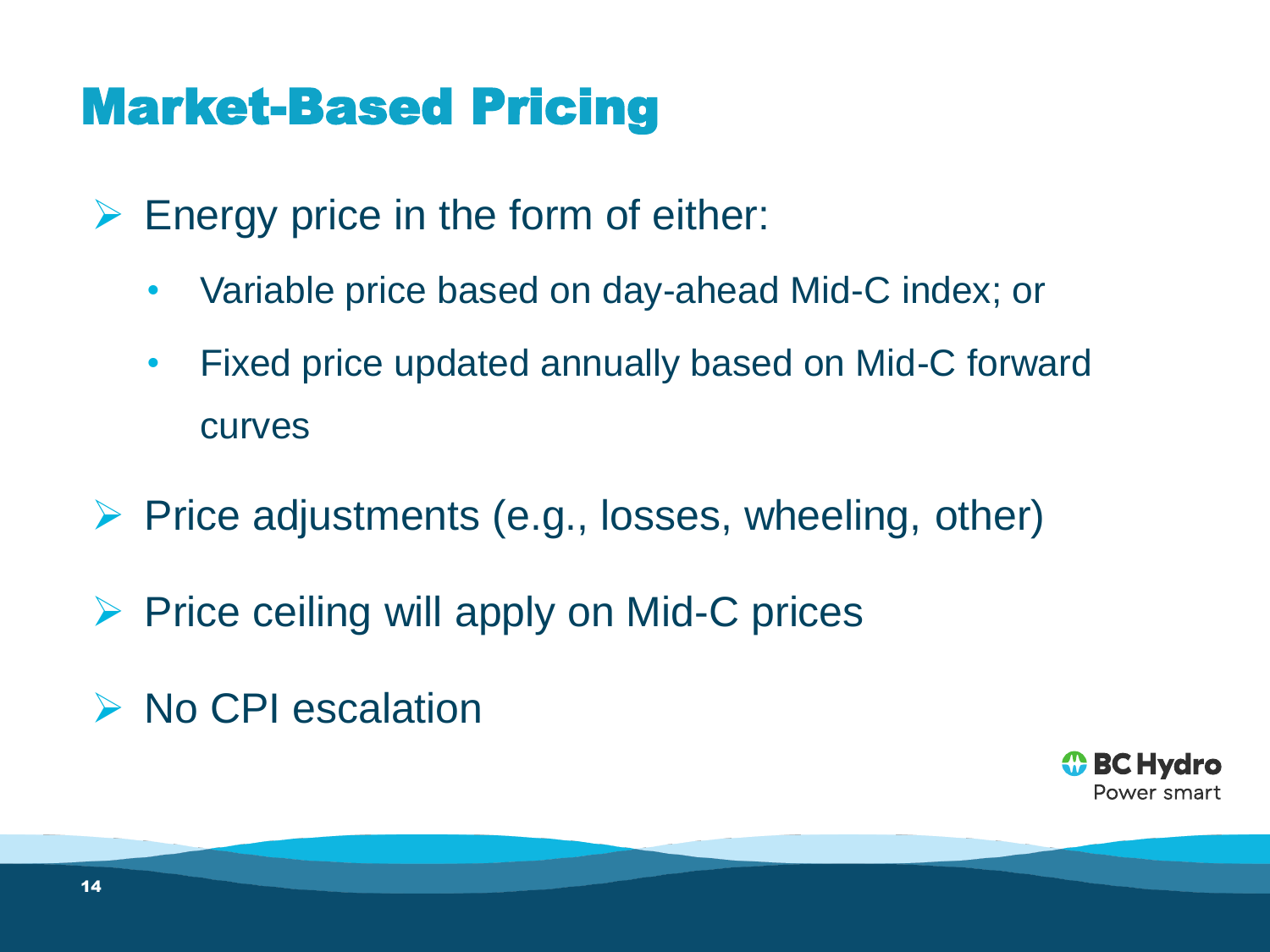## Energy Profile / Freshet Energy

- $\triangleright$  Freshet energy and market prices
	- BC Hydro will accept and pay for deliveries during freshet at market prices
	- IPP may choose not to generate during freshet if EPA energy price is uneconomic

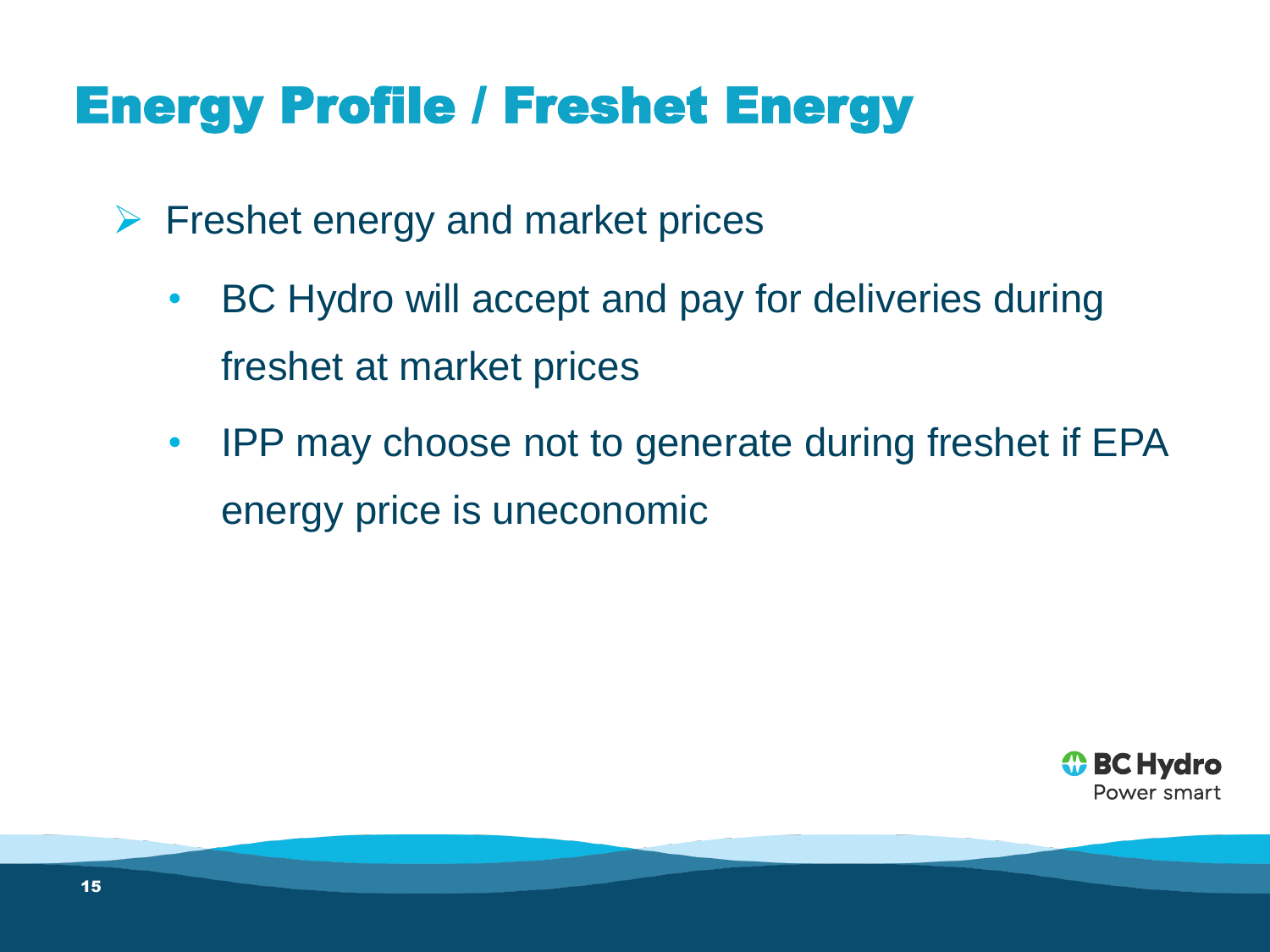## Draft Term Sheet

| <b>Key Terms</b>        |                        |                                                                                                                                                                                                                                                                                                                      |
|-------------------------|------------------------|----------------------------------------------------------------------------------------------------------------------------------------------------------------------------------------------------------------------------------------------------------------------------------------------------------------------|
| <b>Contract Term</b>    | $\bullet$              | Term $=$ 5 yr. Minimum, 10 yr. Maximum                                                                                                                                                                                                                                                                               |
| <b>Pricing</b>          | $\bullet$              | Energy price will be a market-based in the form of either:<br>A) Variable price based on day-ahead Mid-C index or<br>B) Fixed price updated annually based on Mid-C forward<br><b>CULVES</b><br>Price adjustments (e.g., losses, wheeling, other)<br>Price ceiling will apply on Mid-C prices<br>No price escalation |
| <b>Energy Profile</b>   | $\bullet$<br>$\bullet$ | BC Hydro will accept and pay for freshet energy<br>Seller may choose not to generate during freshet if EPA<br>energy price is uneconomic                                                                                                                                                                             |
| <b>Delivered Energy</b> | $\bullet$<br>$\bullet$ | BC Hydro will purchase and accept delivery of energy at the<br>POI subject to limitations (e.g., hourly or daily caps)<br>BC Hydro has no obligation to accept or pay for energy in<br>excess of the limits                                                                                                          |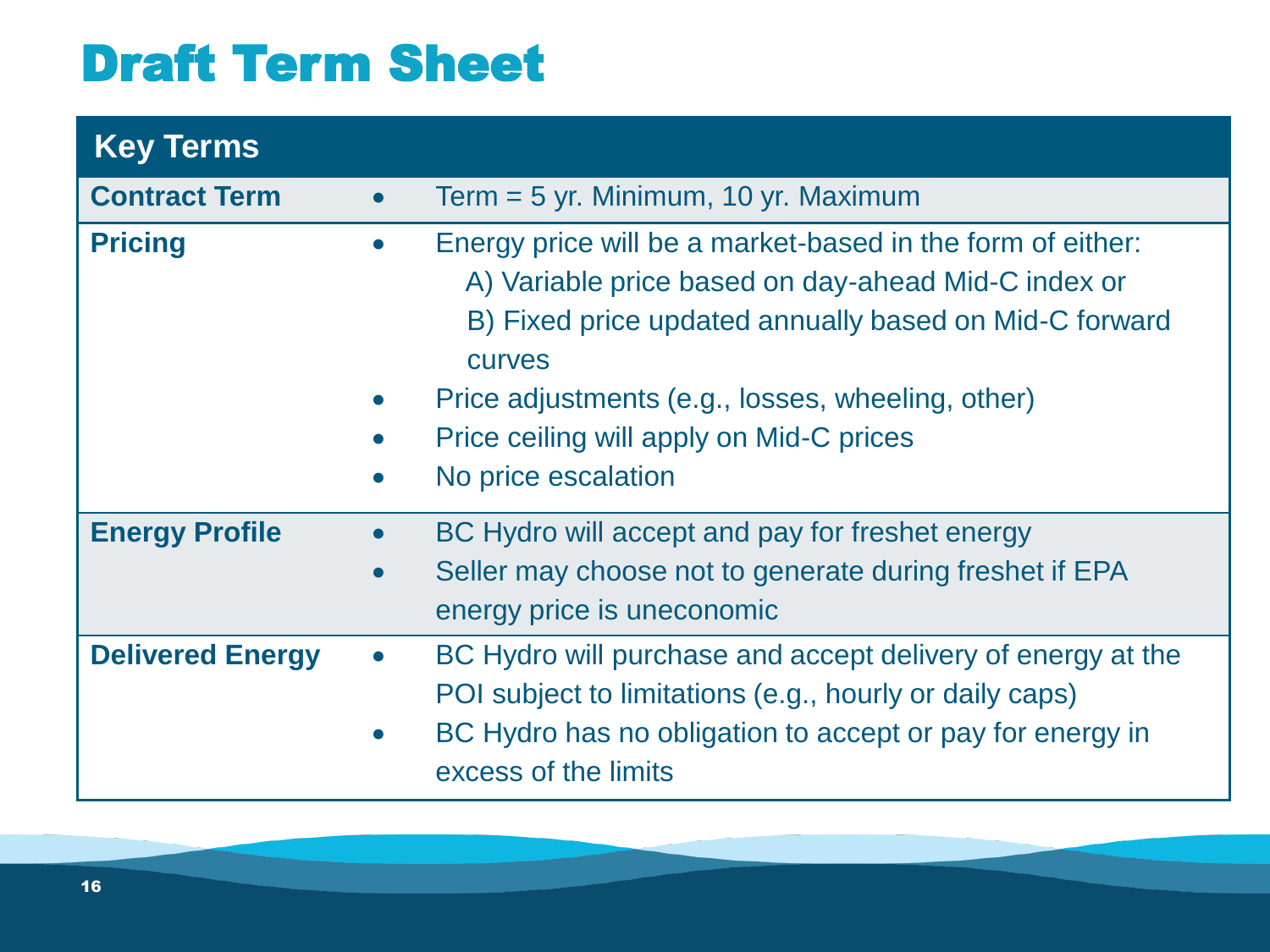# Draft Term Sheet (cont'd)

| <b>Key Terms</b>                          |                        |                                                                                                                                 |
|-------------------------------------------|------------------------|---------------------------------------------------------------------------------------------------------------------------------|
| <b>Environmental</b><br><b>Attributes</b> | $\bullet$              | All environmental attributes are transferred to BC Hydro                                                                        |
| <b>Exclusivity</b>                        | $\bullet$              | Seller will not sell or deliver any energy or environmental<br>attributes associated with the generation to any other<br>person |
| Dispatch / Turn<br><b>Down Rights</b>     | $\bullet$              | BC Hydro may dispatch generator for system safety or<br>reliability issues                                                      |
| <b>Deemed Delivered</b><br><b>Energy</b>  | $\bullet$              | No payments or liability if BC Hydro is not able to accept<br>delivery of energy at POI                                         |
| <b>Liquidated Damages</b>                 | $\bullet$              | No liquidated damages for Seller for non-delivery                                                                               |
| <b>Operating Plan</b>                     | $\bullet$              | No operating plan required                                                                                                      |
| <b>Outages</b>                            | $\bullet$<br>$\bullet$ | Seller to provide prompt notice of forced outage<br>Seller to provide notice prior to a planned outage                          |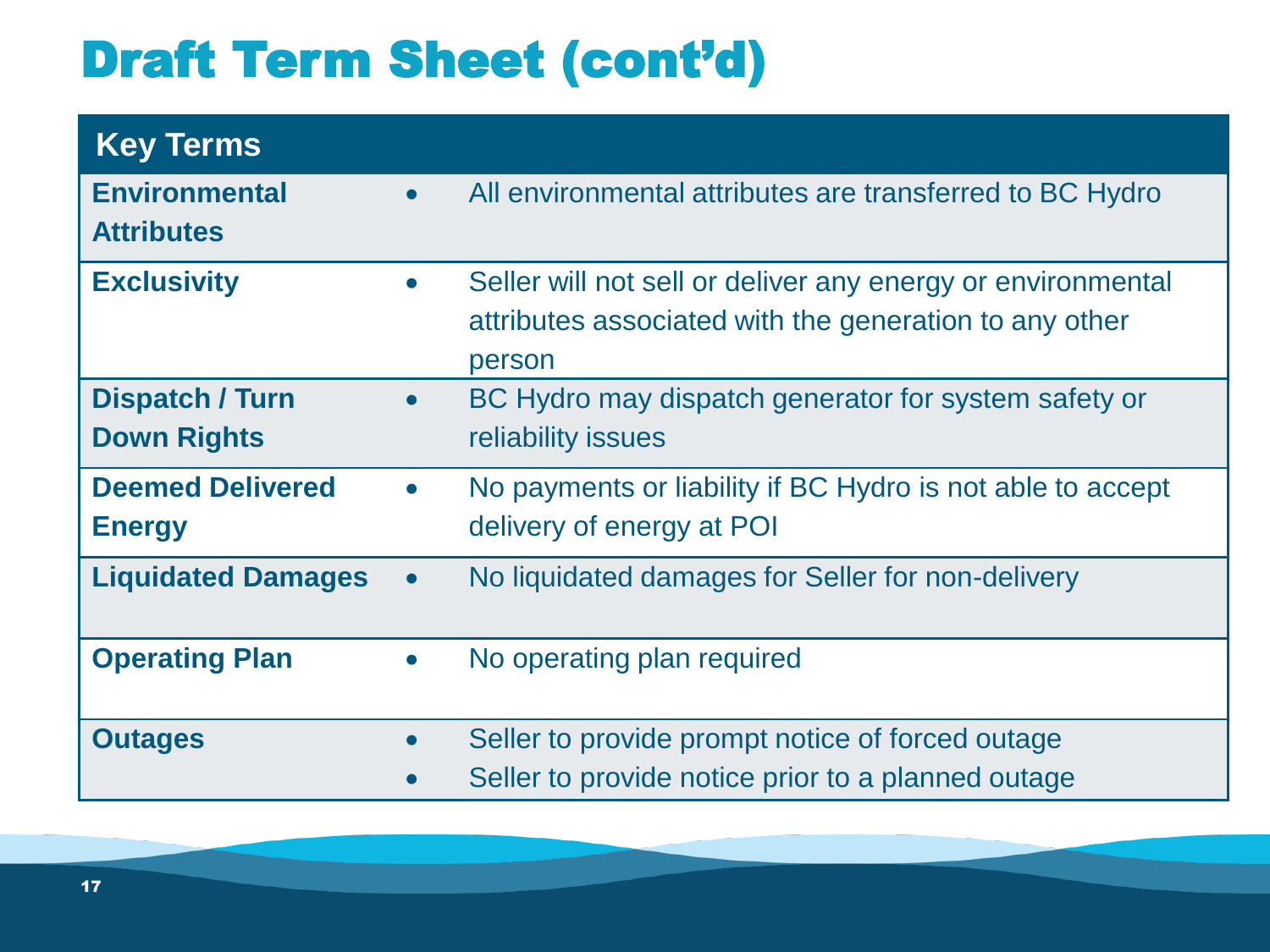# Draft Term Sheet (cont'd)

| <b>Key Terms</b>       |           |                                                                     |
|------------------------|-----------|---------------------------------------------------------------------|
| <b>Invoices and</b>    |           | Seller to provide invoice by the 15 <sup>th</sup> day of each month |
| <b>Payment</b>         |           | BC Hydro will pay invoice 30 days after receipt of an invoice       |
|                        |           | Invoice disputes can be raised within 36 months                     |
|                        |           | Interest on overdue payments will accrue at prime plus 2%           |
| <b>Interconnection</b> |           | Seller must have an interconnection agreement                       |
| <b>Agreement</b>       |           |                                                                     |
| <b>Regulatory</b>      | $\bullet$ | EPA to be filed with BCUC, and subject to BCUC acceptance           |
| <b>Condition</b>       |           | If EPA not accepted, either party may terminate                     |
| <b>Termination</b>     |           | Either party can terminate the EPA due to                           |
|                        |           | bankruptcy/insolvency or material default                           |
|                        |           | BC Hydro can terminate the EPA if Seller does not deliver           |
|                        |           | energy or BC Hydro is unable to accept delivery for 180             |
|                        |           | continuous days                                                     |
|                        |           | No termination payment by BC Hydro                                  |
|                        |           |                                                                     |

*O* BC Hydro Power smart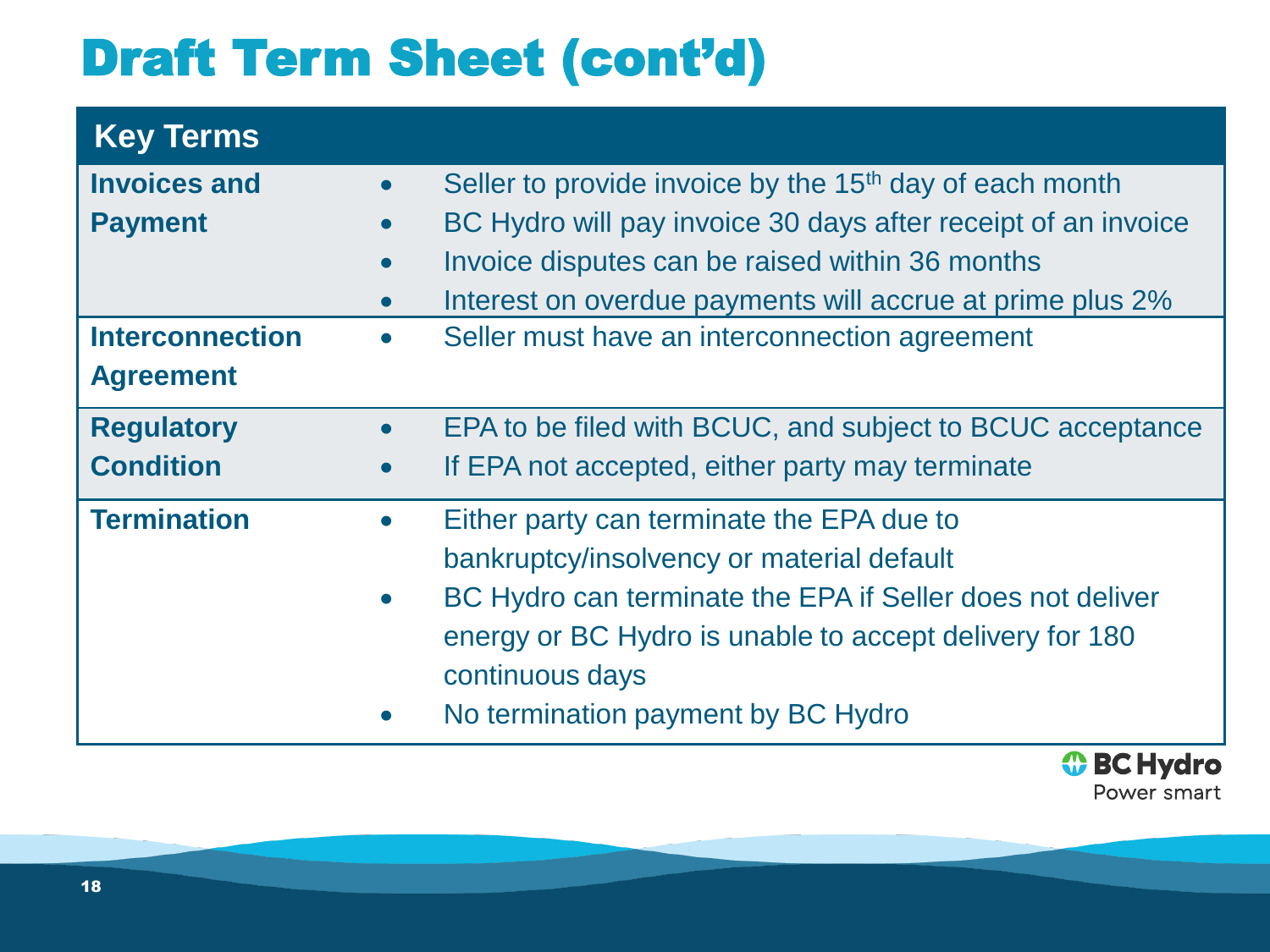

| Welcome                                                       | <b>Heather Matthews</b><br><b>Director, Generation System Operations</b> |
|---------------------------------------------------------------|--------------------------------------------------------------------------|
| <b>Overview &amp; Key Principles</b>                          | <b>Bruce Chow</b><br>Manager, IPP Portfolio Management                   |
| <b>EPA Renewals Key Terms</b>                                 | Alan Tan<br><b>EPA Renewals Lead</b>                                     |
| <b>Key Requirements for EPA Renewals</b><br><b>Next Steps</b> | <b>Bruce Chow</b><br><b>Manager, IPP Portfolio Management</b>            |
| <b>Questions</b>                                              | Maridee Wersta, Engagement Lead<br>All                                   |

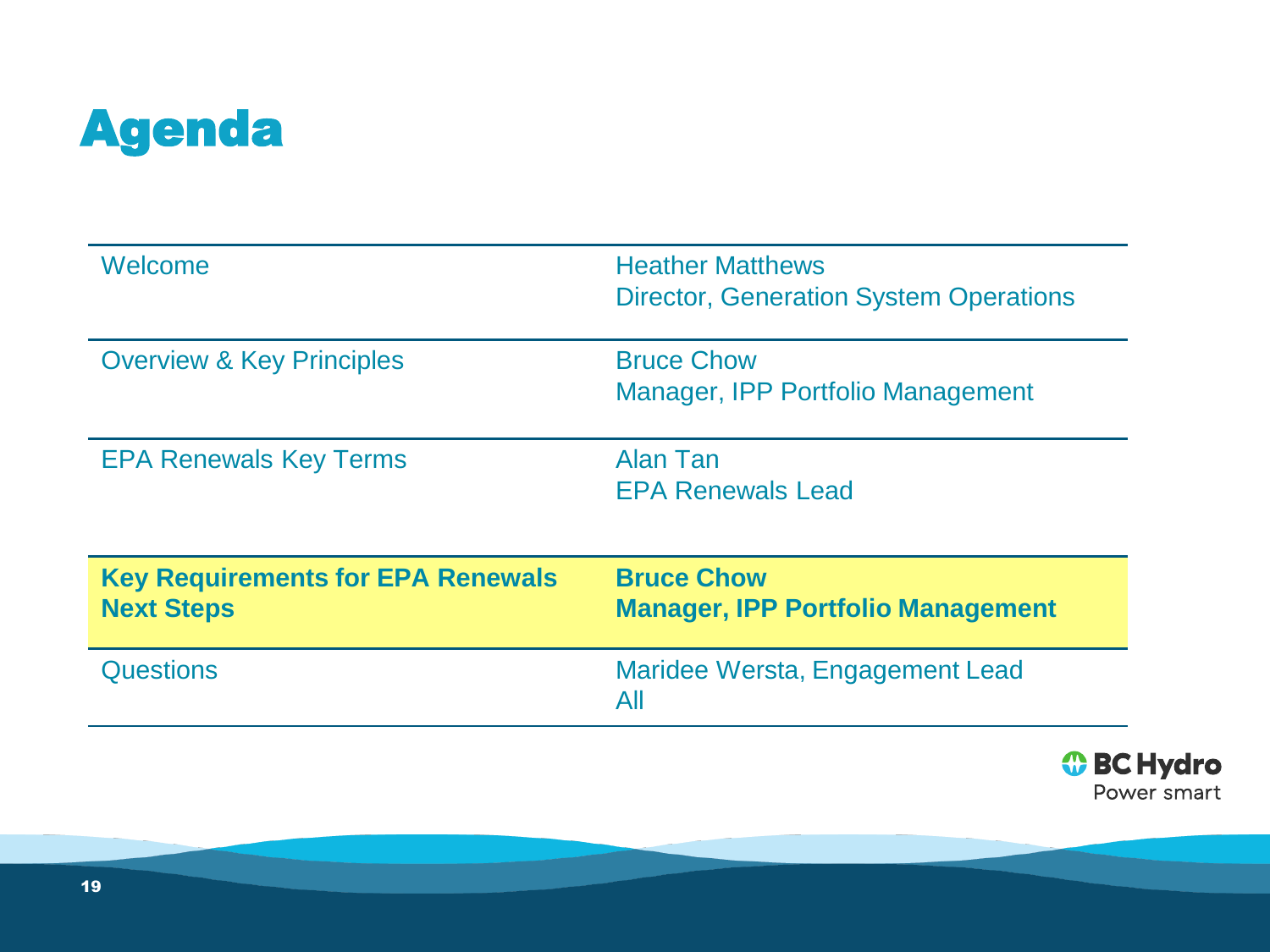#### Key Requirements for EPA Renewals



- o Confidentiality and Non-Disclosure Agreement
- o Permits review
- o Interconnection review and Interconnection Agreement
- o Revenue Metering review
- o Electricity Service Agreement (generally RS1253 or 1853)
- o Indigenous Relations review
- o Other due diligence, as applicable
- o Filing with the BCUC under section 71 of the UCA

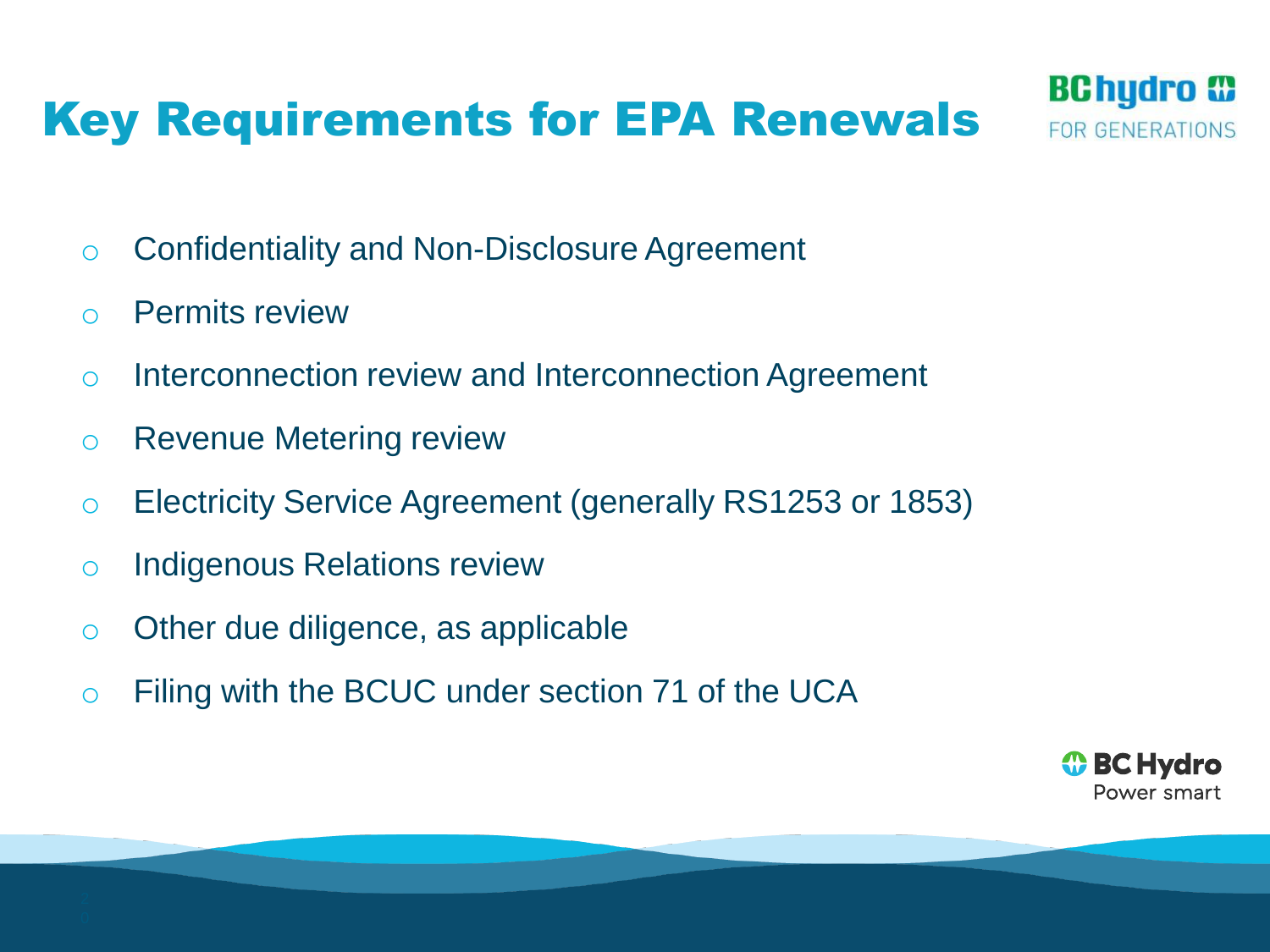#### Next Steps

- **Phase 1 – February 2022** 
	- Information Session #1 (today) for EPA Holders
	- Notices to Indigenous Nations
- **Phase 2 – March/April 2022**
	- **Focus Groups on Draft Term Sheet**
- **Phase 3 – July/August 2022**  Information Session #2
- **Phase 4 – August/Ongoing**  Implementation/Renewals
- Written feedback can be emailed to **[IPP.Contract@bchydro.com](mailto:IPP.Contract@bchydro.com?subject=EPA%20Renewals)** with the subject line "EPA Renewals"

**↔ BC Hydro** Power smart

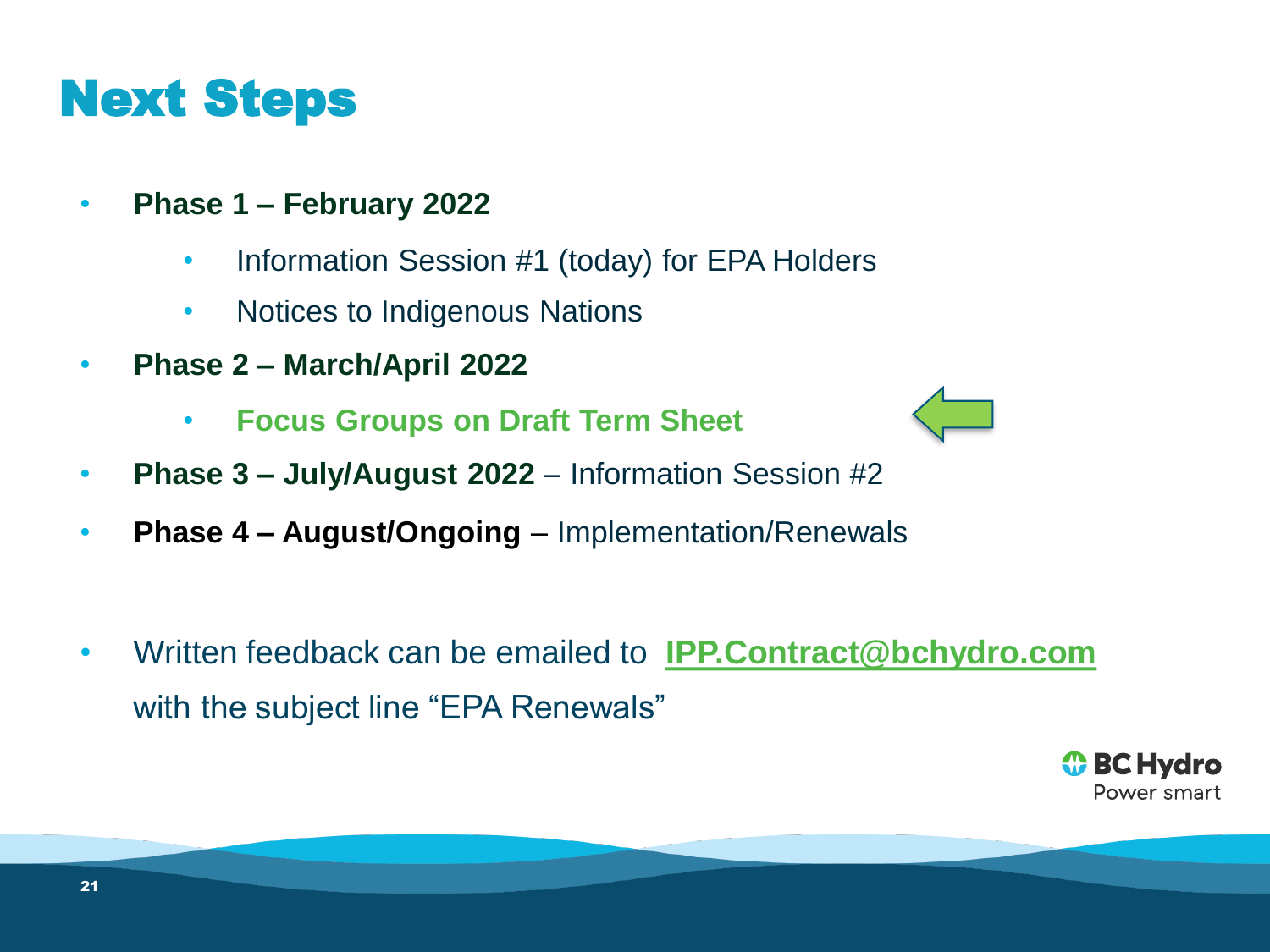

| Welcome                                                       | <b>Heather Matthews</b><br><b>Director, Generation System Operations</b> |
|---------------------------------------------------------------|--------------------------------------------------------------------------|
| <b>Overview &amp; Key Principles</b>                          | <b>Bruce Chow</b><br>Manager, IPP Portfolio Management                   |
| <b>EPA Renewals Key Terms</b>                                 | Alan Tan<br><b>EPA Renewals Lead</b>                                     |
| <b>Key Requirements for EPA Renewals</b><br><b>Next Steps</b> | <b>Bruce Chow</b><br>Manager, IPP Portfolio Management                   |
| <b>Questions</b>                                              | <b>Maridee Wersta, Engagement Lead</b><br>All                            |